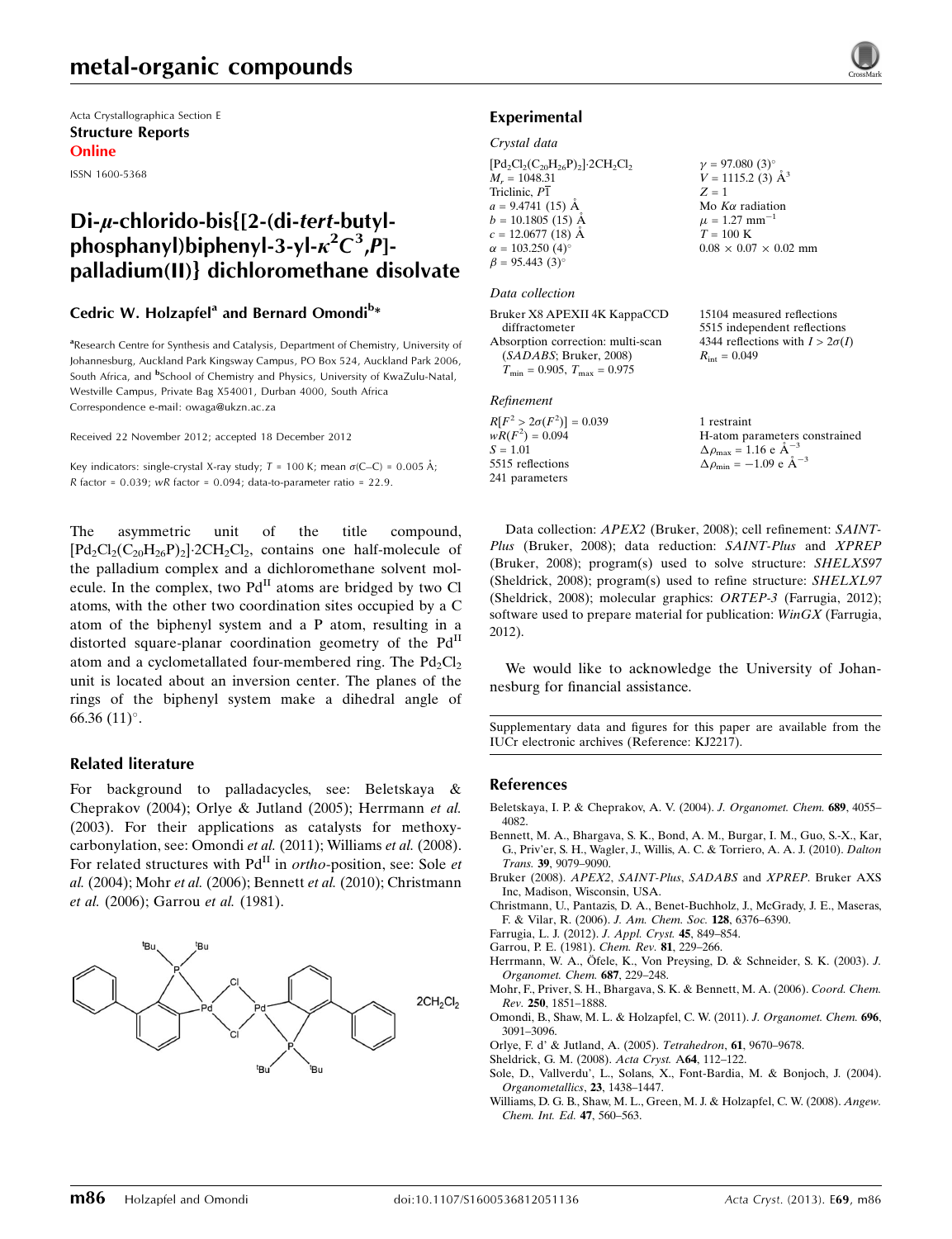# **supporting information**

*Acta Cryst.* (2013). E**69**, m86 [doi:10.1107/S1600536812051136]

## **Di-***µ***-chlorido-bis{[2-(di-***tert***-butylphosphanyl)biphenyl-3-yl***κ***2** *C***3 ,***P***]palladium(II)} dichloromethane disolvate**

### **Cedric W. Holzapfel and Bernard Omondi**

### **S1. Comment**

Palladacycles (Beletskaya & Cheprakov, 2004; Orlye & Jutland, 2005; Herrmann *et al.*, 2003) appear as long-sought thermally stable and structurally defined catalysts for Heck, cross-coupling and for methoxycarbonylation of alkenes (Omondi *et al.*, 2011, Williams *et al.*, 2008). However, with the exception of 2-(2′-di-*tert*-butylphosphine)bipheryl palladium(II) acetate, shown in the Fluka and Aldrich catalogues, this complex and other four membered ring phosphapalladacycles (Garrou, 1981) have shown little success in this regard.

The title compound crystallizes as a dichloromethane solvate, with half a molecule of the complex in the asymmetric unit, in which the the two Pd centres are bridged by two chlorides and are part of a constrained four-membered ring along with two carbon atoms of a phenyl ring and a phosphorus atom (Fig. 1). The four-membered rings are *trans* across the planar Pd<sub>2</sub>Cl<sub>2</sub> unit, the planar Pd<sub>2</sub>Cl<sub>2</sub> unit being on the center of inversion at  $1/2$ , 0, 0. The coordination around the palladium atom is distorted square planar, with the angles around the metal deviating significantly from orthogonallity yet very planar. The smallest of the angles around the metal centre is 68.84 (10)° and is similar to that previously reported dinuclear cyclopalladate, 68.89 (3)° (Christmann *et al.*, 2006) and of related *ortho*-metallated Pd-structures from literature (Sole *et al.*, 2004; Mohr *et al.*, 2006; Bennett *et al.*, 2010). The other angles around the Pd centers are 85.85 (11), 95.0 (2) and 106.44 (3)° all probably due to steric hindrance caused by *tert*-butyl groups. The Pd—C distance  $(1.978 \text{ (3) Å})$  is shorter than the Pd—P distance  $(2.2327 \text{ (9) Å})$  which is in good agreement with the Pd—P separation in similar four-membered compounds with a sp<sup>2</sup>-hybridized carbon. The carbon-phosphorus distance that is part of the constrained ring is significantly shorter  $[1.824 (3)$  Å] compared to the other two  $[1.860 (3)$  and  $1.879 (4)$  Å] as observed in most cyclopalladates. The planes of the phenyl rings of the biphenyl moiety have a dihedral angle of 66.36 (11)°.

### **S2. Experimental**

(2-Biphenyl)-di-*tert*-butylphosphine (597 mg, 2 mmol) was added to the solution of lithium chloride (170 mg, 4 mmol) and palladium chloride (355 mg, 2 mmol) in 2:1 methanol-dichloromethane (15 ml) under argon. The mixture was heated under reflux under argon for 1 h. The solvent was evaporated *in vacuo*. To the residue was added dichloromethane (15 ml) and water (10 ml) and the mixture stirred for 30 minutes. The organic phase was separated, dried (anhydrous sodium sulfate) and the solvent evaporated to leave a residue (823 mg) which was chromographed over silica gel (Davisil, 20 g) using 5% methanol in dichloromethane as mobile phase. The eluent (120 ml) was evaporated to leave 1 as a colourless crystalline mass (676 mg, 82%). Good quality crystals (m.p. 162–165 °C, decomp) were obtained by diffusion of the vapours of ether into a solution of the title compound in dichloromethane at room temperature.

1H NMR (300 MHz, CDCl3): *δ* = 1.37 (d, *J*PH = 1.3 Hz, 36H, C(CH3)3), 7.05 (d, J = 3.2 Hz, 2H), 7.25 (dd, J = 7.5 and 3.2 Hz, 2H), 7.30–7.50 (m, 8H), 7.58 (t, J = 7.5 Hz, 2H), 7.85 (t, J = 7.5 Hz, 2H);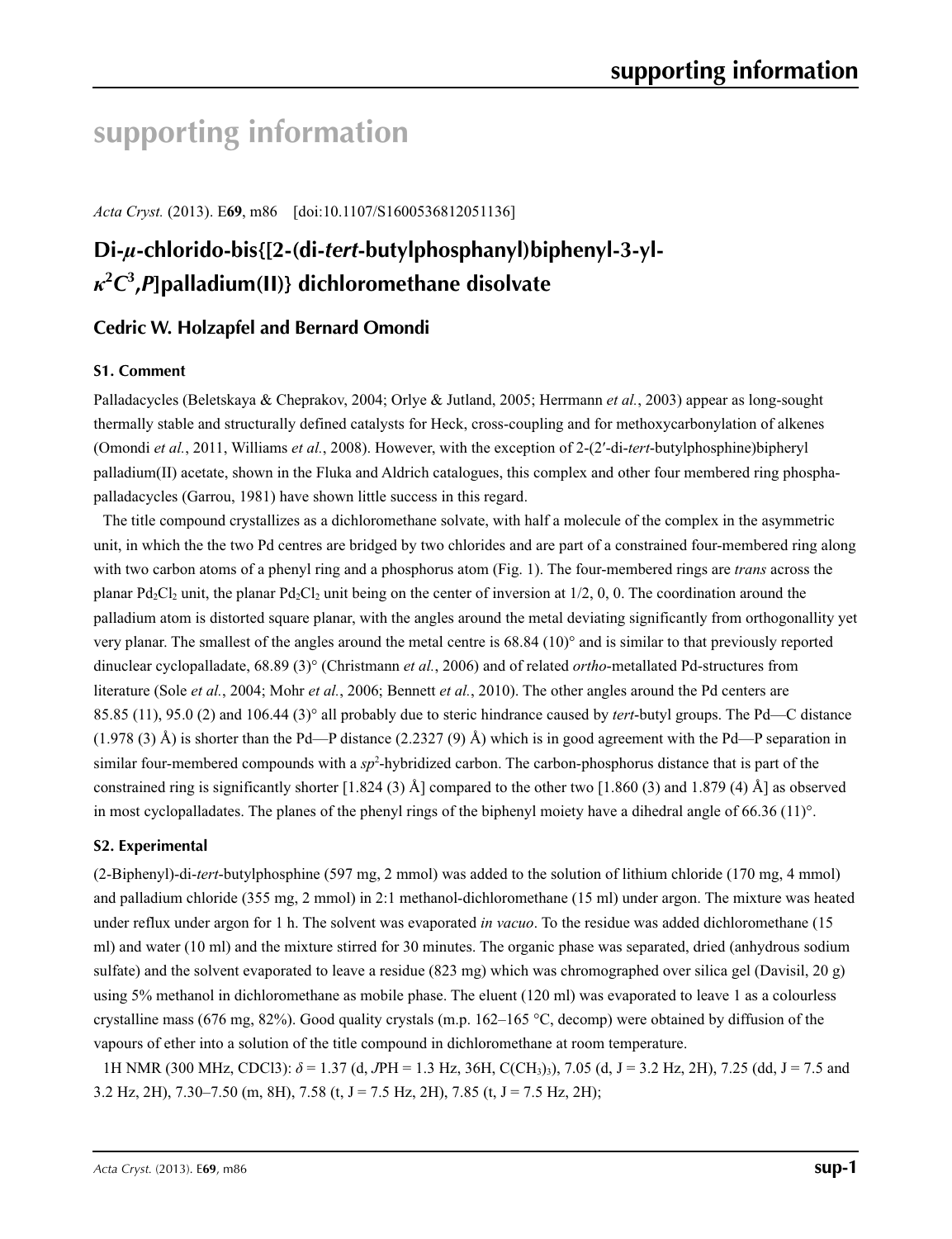13C{1 H} NMR (75 Mz, CDCl3): *δ* = 30.37 (d, *J*PC = 5 Hz, C(CH3)3), 35.97 (d, *J*PC = 12 Hz, C(CH3)3), 127.44 (d, *J*PC = 8.5 Hz, C-aromatic), 127.78 (s, C-aromatic), 127.44 (d, *J*PC = 8.5 Hz, C-aromatic), 127.78 (s, C-aromatic), 128.18 (s, Caromatic), 129.19 (s, C-aromatic), 129.28 (s, C-aromatic), 133.55 (d, *J*PC = 26.0 Hz, C– aromatic), 138.55 (d, *J*PC = 32.0, C-aromatic), 141.90 (d, *J*PC = 3.9 Hz, C-aromatic), 142.81 (s, C– aromatic);

 $31P\{1H\}$  (97 MHz, CDCl<sub>3</sub>):  $\delta$  = -17.80.

The title compound was also obtained in essentially quantitative yield by reacting the above phosphine with an equimolar amount of (*cis*, *cis*-1,5-cyclooctadiene) palladium (ll)-chloride in dichloromethane under reflux (1 hr) or at room temperature (18 hrs).

### **S3. Refinement**

Carbon-bound H-atoms were placed in calculated positions  $[C-H = 0.98 \text{ Å}$  for Me H atoms, 0.99 Å for Methylene H atoms and 0.95 Å for aromatic H atoms;  $U_{iso}(H) = 1.2U_{eq}(C)$  (1.5 for Me groups)] and were included in the refinement in the riding model approximation.



### **Figure 1**

The molecular structure and atom-numbering scheme for (I), with displacement ellipsoids drawn at the 50% probability level. Hydrogen atoms have been omited for clarity. The assymetric unit only has only half a molecule of the palladium complex, the other half generated by the symetry operator -*x*, -*y*, -*z*.

### **Di-***µ***-chlorido-bis{[2-(di-***tert***-butylphosphanyl)biphenyl-3-yl-** *κ***<sup>2</sup>** *C***3 ,***P***]palladium(II)} dichloromethane disolvate**

| Crystal data                                                   |                                        |
|----------------------------------------------------------------|----------------------------------------|
| $[Pd_2Cl_2(C_{20}H_{26}P)_2]$ 2CH <sub>2</sub> Cl <sub>2</sub> | $Z=1$                                  |
| $M_r = 1048.31$                                                | $F(000) = 532$                         |
| Triclinic, P1                                                  | $D_x = 1.561$ Mg m <sup>-3</sup>       |
| Hall symbol: -P 1                                              | Mo Ka radiation, $\lambda = 0.71073$ Å |
| $a = 9.4741(15)$ Å                                             | Cell parameters from 15104 reflections |
| $b = 10.1805(15)$ Å                                            | $\theta$ = 1.8–28.3°                   |
| $c = 12.0677(18)$ Å                                            | $\mu$ = 1.27 mm <sup>-1</sup>          |
| $\alpha$ = 103.250 (4) <sup>o</sup>                            | $T = 100 \text{ K}$                    |
| $\beta$ = 95.443 (3) <sup>o</sup>                              | Block, yellow                          |
| $\gamma = 97.080(3)$ °                                         | $0.08 \times 0.07 \times 0.02$ mm      |
| $V = 1115.2$ (3) Å <sup>3</sup>                                |                                        |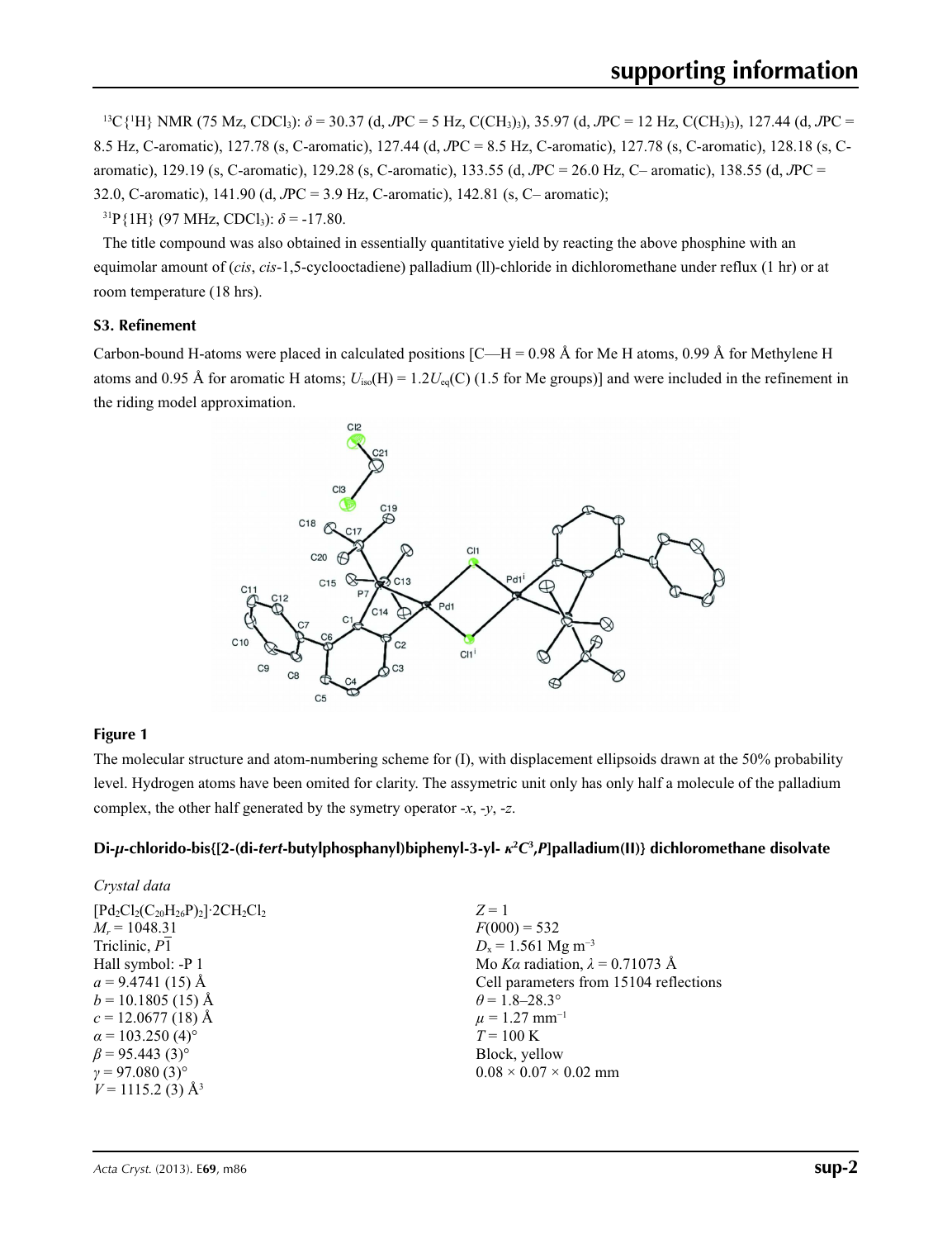*Data collection*

| Bruker X8 APEXII 4K KappaCCD<br>diffractometer<br>Graphite monochromator<br>$\varphi$ and $\omega$ scans<br>Absorption correction: multi-scan<br>(SADABS; Bruker, 2008)<br>$T_{\min} = 0.905$ , $T_{\max} = 0.975$<br>15104 measured reflections<br>Refinement | 5515 independent reflections<br>4344 reflections with $I > 2\sigma(I)$<br>$R_{\rm int} = 0.049$<br>$\theta_{\text{max}} = 28.3^{\circ}, \theta_{\text{min}} = 1.8^{\circ}$<br>$h = -12 \rightarrow 12$<br>$k = -13 \rightarrow 13$<br>$l = -15 \rightarrow 16$ |
|----------------------------------------------------------------------------------------------------------------------------------------------------------------------------------------------------------------------------------------------------------------|----------------------------------------------------------------------------------------------------------------------------------------------------------------------------------------------------------------------------------------------------------------|
| Refinement on $F^2$                                                                                                                                                                                                                                            | Secondary atom site location: difference Fourier                                                                                                                                                                                                               |
| Least-squares matrix: full                                                                                                                                                                                                                                     | map                                                                                                                                                                                                                                                            |
| $R[F^2 > 2\sigma(F^2)] = 0.039$                                                                                                                                                                                                                                | Hydrogen site location: inferred from                                                                                                                                                                                                                          |
| $wR(F^2) = 0.094$                                                                                                                                                                                                                                              | neighbouring sites                                                                                                                                                                                                                                             |
| $S = 1.01$                                                                                                                                                                                                                                                     | H-atom parameters constrained                                                                                                                                                                                                                                  |
| 5515 reflections                                                                                                                                                                                                                                               | $w = 1/[\sigma^2(F_0^2) + (0.0476P)^2]$                                                                                                                                                                                                                        |
| 241 parameters                                                                                                                                                                                                                                                 | where $P = (F_0^2 + 2F_c^2)/3$                                                                                                                                                                                                                                 |
| 1 restraint                                                                                                                                                                                                                                                    | $(\Delta/\sigma)_{\text{max}} = 0.001$                                                                                                                                                                                                                         |
| Primary atom site location: structure-invariant                                                                                                                                                                                                                | $\Delta\rho_{\text{max}} = 1.16 \text{ e A}^{-3}$                                                                                                                                                                                                              |
| direct methods                                                                                                                                                                                                                                                 | $\Delta \rho_{\rm min} = -1.09$ e Å <sup>-3</sup>                                                                                                                                                                                                              |

### *Special details*

**Geometry**. All e.s.d.'s (except the e.s.d. in the dihedral angle between two l.s. planes) are estimated using the full covariance matrix. The cell e.s.d.'s are taken into account individually in the estimation of e.s.d.'s in distances, angles and torsion angles; correlations between e.s.d.'s in cell parameters are only used when they are defined by crystal symmetry. An approximate (isotropic) treatment of cell e.s.d.'s is used for estimating e.s.d.'s involving l.s. planes.

**Refinement**. Refinement of  $F^2$  against ALL reflections. The weighted *R*-factor  $wR$  and goodness of fit *S* are based on  $F^2$ , conventional *R*-factors *R* are based on *F*, with *F* set to zero for negative *F*<sup>2</sup>. The threshold expression of  $F^2 > \sigma(F^2)$  is used only for calculating *R*-factors(gt) *etc*. and is not relevant to the choice of reflections for refinement. *R*-factors based on *F*<sup>2</sup> are statistically about twice as large as those based on *F*, and *R*- factors based on ALL data will be even larger. >>> The Following ALERTS were generated <<< Format: alert-number ALERT alert-type alert-level text 232 ALERT 2 C Hirshfeld Test Diff (M—*X*) Pd1 – Cl1.. 5.30 su Apllying DELU restraints does not remove this alert. 250 ALERT 2 C Large U3/U1 Ratio for Average U(i,j) Tensor  $\cdots$ . 2.23 Visual inspections of ellipsoids show no abnormalities.  $R = 3.8\%$ . 911 ALERT 3 C Missing # FCF Refl Between THmin & STh/*L*= 0.600 3 912 ALERT 4 C Missing # of FCF Reflections Above STh/*L*= 0.600 62 Noted, no measures taken

*Fractional atomic coordinates and isotropic or equivalent isotropic displacement parameters (Å<sup>2</sup>)* 

|                | $\boldsymbol{x}$ | y         | $\boldsymbol{z}$ | $U_{\rm iso}*/U_{\rm eq}$ |  |
|----------------|------------------|-----------|------------------|---------------------------|--|
| C <sub>1</sub> | 0.4506(3)        | 0.2051(4) | 0.3645(3)        | 0.0143(7)                 |  |
| C <sub>2</sub> | 0.5538(3)        | 0.1684(4) | 0.2933(3)        | 0.0144(7)                 |  |
| C <sub>3</sub> | 0.6977(3)        | 0.1820(4) | 0.3385(3)        | 0.0178(7)                 |  |
| H <sub>3</sub> | 0.7687           | 0.1578    | 0.2902           | $0.021*$                  |  |
| C <sub>4</sub> | 0.7336(3)        | 0.2319(4) | 0.4564(3)        | 0.0189(7)                 |  |
| H4             | 0.831            | 0.2437    | 0.4889           | $0.023*$                  |  |
| C <sub>5</sub> | 0.6289(3)        | 0.2652(4) | 0.5278(3)        | 0.0178(7)                 |  |
| H <sub>5</sub> | 0.6566           | 0.2975    | 0.6082           | $0.021*$                  |  |
| C <sub>6</sub> | 0.4844(3)        | 0.2521(3) | 0.4840(3)        | 0.0133(7)                 |  |
| C7             | 0.3771(3)        | 0.2810(4) | 0.5662(3)        | 0.0161(7)                 |  |
| C8             | 0.3568(4)        | 0.1982(4) | 0.6430(3)        | 0.0198(8)                 |  |
| H <sub>8</sub> | 0.4105           | 0.1251    | 0.6417           | $0.024*$                  |  |
|                |                  |           |                  |                           |  |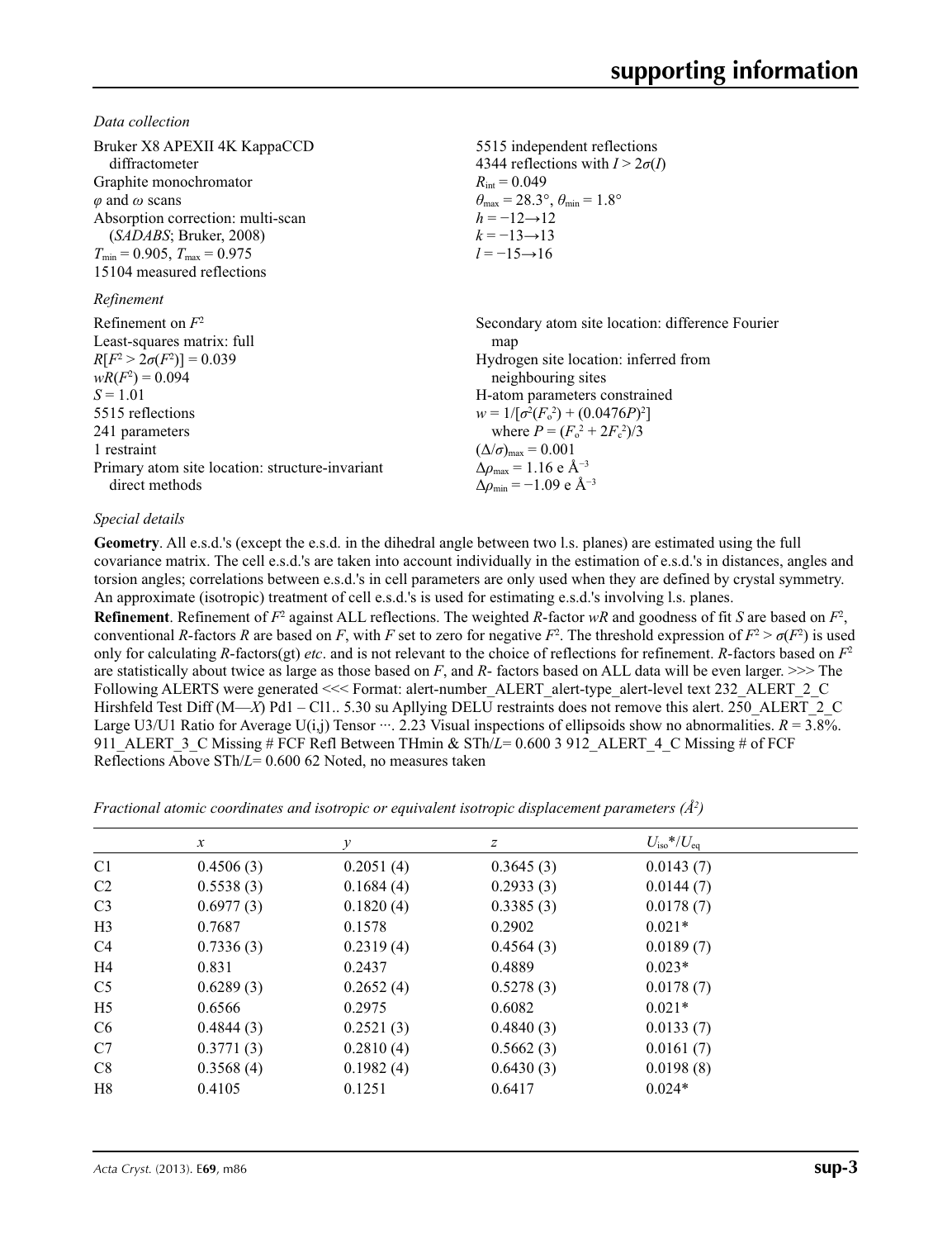| C9                |                     |                     |                    |                       |
|-------------------|---------------------|---------------------|--------------------|-----------------------|
| H9                | 0.2587(4)<br>0.2457 | 0.2219(4)<br>0.1656 | 0.7209(3)<br>0.773 | 0.0245(8)<br>$0.029*$ |
| C10               | 0.1794(4)           | 0.3281(4)           | 0.7226(3)          | 0.0288(9)             |
| H10               | 0.1098              | 0.3426              | 0.7741             | $0.035*$              |
| C11               | 0.2018(4)           | 0.4135(4)           | 0.6489(3)          | 0.0259(9)             |
| H11               | 0.1495              | 0.4878              | 0.6517             | $0.031*$              |
|                   |                     |                     |                    |                       |
| C12               | 0.3009(4)           | 0.3899(4)           | 0.5708(3)          | 0.0201(8)             |
| H12               | 0.3164              | 0.4484              | 0.5207             | $0.024*$              |
| C13               | 0.1586(3)           | 0.0291(4)           | 0.2698(3)          | 0.0161(7)             |
| C14               | 0.2346(4)           | $-0.0917(4)$        | 0.2839(3)          | 0.0221(8)             |
| H <sub>14</sub> A | 0.3069              | $-0.0628$           | 0.3518             | $0.033*$              |
| H14B              | 0.2812              | $-0.1234$           | 0.2156             | $0.033*$              |
| H14C              | 0.1642              | $-0.1661$           | 0.2933             | $0.033*$              |
| C15               | 0.0822(4)           | 0.0747(4)           | 0.3750(3)          | 0.0215(8)             |
| H15A              | 0.0348              | 0.1531              | 0.3674             | $0.032*$              |
| H15B              | 0.1524              | 0.1008              | 0.4443             | $0.032*$              |
| H <sub>15</sub> C | 0.0104              | $-0.0006$           | 0.3809             | $0.032*$              |
| C16               | 0.0503(4)           | $-0.0164(4)$        | 0.1600(3)          | 0.0210(8)             |
| H16A              | $-0.0155$           | $-0.097$            | 0.1637             | $0.032*$              |
| H16B              | 0.1018              | $-0.0389$           | 0.0931             | $0.032*$              |
| H16C              | $-0.0043$           | 0.0577              | 0.1532             | $0.032*$              |
| C17               | 0.2358(4)           | 0.3161(4)           | 0.2158(3)          | 0.0178(7)             |
| C18               | 0.1118(4)           | 0.3638(4)           | 0.2795(3)          | 0.0239(8)             |
| <b>H18A</b>       | 0.1377              | 0.3755              | 0.3622             | $0.036*$              |
| H18B              | 0.0258              | 0.2954              | 0.2527             | $0.036*$              |
| H18C              | 0.0927              | 0.451               | 0.2645             | $0.036*$              |
| C19               | 0.1888(4)           | 0.2829(4)           | 0.0851(3)          | 0.0217(8)             |
| H <sub>19</sub> A | 0.1082              | 0.208               | 0.0641             | $0.033*$              |
| H19B              | 0.2692              | 0.2557              | 0.0442             | $0.033*$              |
| H19C              | 0.1593              | 0.3638              | 0.0641             | $0.033*$              |
| C20               | 0.3659(4)           | 0.4295(4)           | 0.2461(3)          | 0.0207(8)             |
| H20A              | 0.3418              | 0.5083              | 0.2185             | $0.031*$              |
| H20B              | 0.4469              | 0.3958              | 0.2095             | $0.031*$              |
| H20C              | 0.3922              | 0.4568              | 0.3295             | $0.031*$              |
| C21               | 0.3306(4)           | 0.6222(4)           | $-0.0511(3)$       | 0.0265(9)             |
| H21A              | 0.3451              | 0.6825              | $-0.1041$          | $0.032*$              |
| H21B              | 0.3437              | 0.5292              | $-0.0916$          | $0.032*$              |
| C11               | 0.32540(8)          | $-0.02556(9)$       | $-0.05326(7)$      | 0.01603(17)           |
| Cl2               | 0.15439(10)         | 0.61906(11)         | $-0.01468(10)$     | 0.0332(2)             |
| C13               |                     |                     | 0.07196(8)         |                       |
|                   | 0.46013(9)          | 0.68133(10)         |                    | 0.0267(2)             |
| P7                | 0.30128(8)          | 0.16081(9)          | 0.24901(7)         | 0.01217(18)           |
| Pd1               | 0.46067(2)          | 0.08342(3)          | 0.13497(2)         | 0.01217(8)            |

*Atomic displacement parameters (Å2 )*

|                | I/11       | T 122      | T 133      | I 112      | T 713         | T 123      |
|----------------|------------|------------|------------|------------|---------------|------------|
| C <sub>1</sub> | 0.0082(14) | 0.0204(18) | 0.0149(16) | 0.0042(13) | $-0.0005(12)$ | 0.0051(14) |
| C <sub>2</sub> | 0.0097(15) | 0.0189(17) | 0.0145(16) | 0.0039(13) | $-0.0009(12)$ | 0.0040(14) |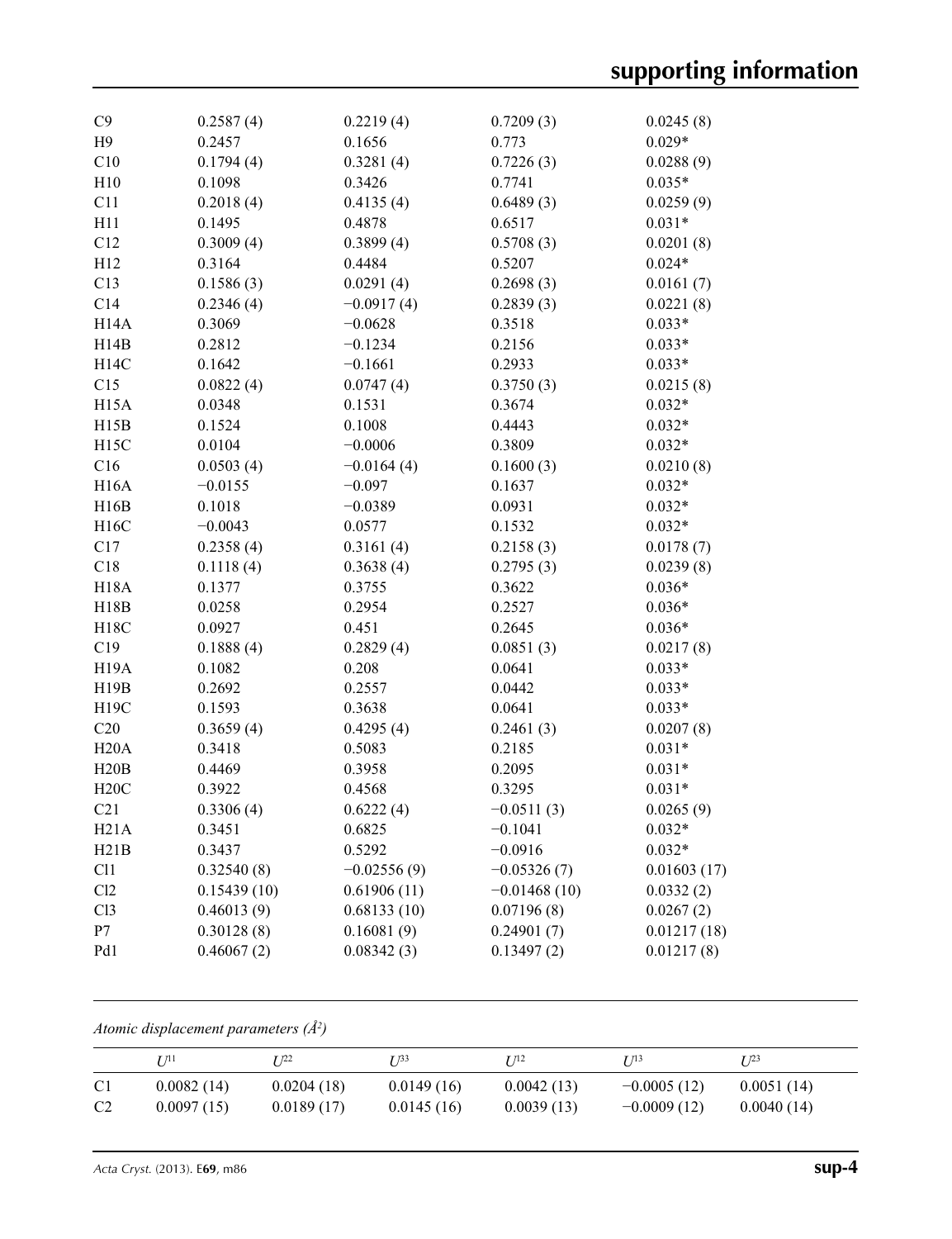# **supporting information**

| C <sub>3</sub>  | 0.0091(15)  | 0.0250(19)  | 0.0186(18)  | 0.0056(14)    | 0.0036(13)    | 0.0016(15)    |
|-----------------|-------------|-------------|-------------|---------------|---------------|---------------|
| C <sub>4</sub>  | 0.0058(14)  | 0.029(2)    | 0.0196(18)  | 0.0048(14)    | $-0.0031(13)$ | 0.0029(16)    |
| C <sub>5</sub>  | 0.0126(16)  | 0.0218(18)  | 0.0170(17)  | 0.0037(14)    | $-0.0014(13)$ | 0.0018(15)    |
| C6              | 0.0103(15)  | 0.0157(17)  | 0.0134(16)  | 0.0029(13)    | 0.0014(12)    | 0.0022(13)    |
| C7              | 0.0079(14)  | 0.0224(18)  | 0.0123(16)  | $-0.0026(13)$ | 0.0005(12)    | $-0.0042(14)$ |
| C8              | 0.0131(16)  | 0.027(2)    | 0.0156(17)  | $-0.0011(14)$ | $-0.0021(13)$ | 0.0022(15)    |
| C9              | 0.0169(17)  | 0.037(2)    | 0.0172(18)  | $-0.0062(16)$ | 0.0018(14)    | 0.0069(17)    |
| C10             | 0.0174(18)  | 0.040(2)    | 0.021(2)    | $-0.0046(17)$ | 0.0088(15)    | $-0.0054(18)$ |
| C11             | 0.0153(17)  | 0.027(2)    | 0.032(2)    | 0.0062(15)    | 0.0051(15)    | $-0.0019(18)$ |
| C12             | 0.0136(16)  | 0.025(2)    | 0.0191(18)  | 0.0023(14)    | 0.0015(14)    | 0.0012(15)    |
| C13             | 0.0090(15)  | 0.0232(19)  | 0.0148(16)  | 0.0007(13)    | $-0.0006(12)$ | 0.0036(14)    |
| C14             | 0.0157(17)  | 0.0221(19)  | 0.029(2)    | $-0.0014(15)$ | 0.0012(15)    | 0.0091(16)    |
| C15             | 0.0147(16)  | 0.032(2)    | 0.0166(18)  | $-0.0025(15)$ | 0.0038(13)    | 0.0055(16)    |
| C16             | 0.0121(16)  | 0.031(2)    | 0.0161(17)  | $-0.0043(15)$ | 0.0001(13)    | 0.0023(16)    |
| C17             | 0.0142(16)  | 0.0217(18)  | 0.0171(17)  | 0.0050(14)    | 0.0038(13)    | 0.0017(15)    |
| C18             | 0.0174(17)  | 0.029(2)    | 0.026(2)    | 0.0107(16)    | 0.0057(15)    | 0.0034(17)    |
| C19             | 0.0218(18)  | 0.028(2)    | 0.0159(18)  | 0.0101(16)    | $-0.0006(14)$ | 0.0053(16)    |
| C20             | 0.0211(18)  | 0.0208(19)  | 0.0203(18)  | 0.0043(15)    | 0.0045(14)    | 0.0039(15)    |
| C <sub>21</sub> | 0.0205(18)  | 0.031(2)    | 0.027(2)    | 0.0032(16)    | 0.0027(15)    | 0.0062(18)    |
| C11             | 0.0066(3)   | 0.0255(5)   | 0.0139(4)   | 0.0042(3)     | 0.0010(3)     | $-0.0001(3)$  |
| Cl2             | 0.0144(4)   | 0.0346(6)   | 0.0501(7)   | 0.0044(4)     | 0.0032(4)     | 0.0093(5)     |
| C13             | 0.0176(4)   | 0.0300(5)   | 0.0311(5)   | 0.0015(4)     | $-0.0002(4)$  | 0.0073(4)     |
| P7              | 0.0049(3)   | 0.0191(4)   | 0.0116(4)   | 0.0028(3)     | 0.0008(3)     | 0.0014(3)     |
| Pd1             | 0.00434(11) | 0.01965(14) | 0.01151(13) | 0.00282(9)    | 0.00054(8)    | 0.00138(10)   |
|                 |             |             |             |               |               |               |

*Geometric parameters (Å, º)*

| $C1-C2$     | 1.391(5) | $C14 - H14C$ | 0.98     |
|-------------|----------|--------------|----------|
| $C1-C6$     | 1.403(5) | $C15 - H15A$ | 0.98     |
| $C1-P7$     | 1.824(3) | $C15 - H15B$ | 0.98     |
| $C2-C3$     | 1.398(4) | $C15 - H15C$ | 0.98     |
| $C2 - Pd1$  | 1.978(3) | $C16 - H16A$ | 0.98     |
| $C3-C4$     | 1.389(5) | $C16 - H16B$ | 0.98     |
| $C3-H3$     | 0.95     | $C16 - H16C$ | 0.98     |
| $C4 - C5$   | 1.397(5) | $C17 - C18$  | 1.532(5) |
| $C4 - H4$   | 0.95     | $C17 - C20$  | 1.535(5) |
| $C5-C6$     | 1.399(4) | $C17 - C19$  | 1.544(5) |
| $C5 - H5$   | 0.95     | $C17 - P7$   | 1.879(4) |
| $C6-C7$     | 1.495(4) | $C18 - H18A$ | 0.98     |
| $C7 - C12$  | 1.389(5) | $C18 - H18B$ | 0.98     |
| $C7-C8$     | 1.400(5) | C18-H18C     | 0.98     |
| $C8-C9$     | 1.387(5) | $C19 - H19A$ | 0.98     |
| $C8 - H8$   | 0.95     | $C19 - H19B$ | 0.98     |
| $C9 - C10$  | 1.388(6) | C19-H19C     | 0.98     |
| $C9 - H9$   | 0.95     | $C20 - H20A$ | 0.98     |
| $C10 - C11$ | 1.391(6) | $C20 - H20B$ | 0.98     |
| $C10 - H10$ | 0.95     | $C20 - H20C$ | 0.98     |
| $C11 - C12$ | 1.396(5) | $C21 - C12$  | 1.764(4) |
|             |          |              |          |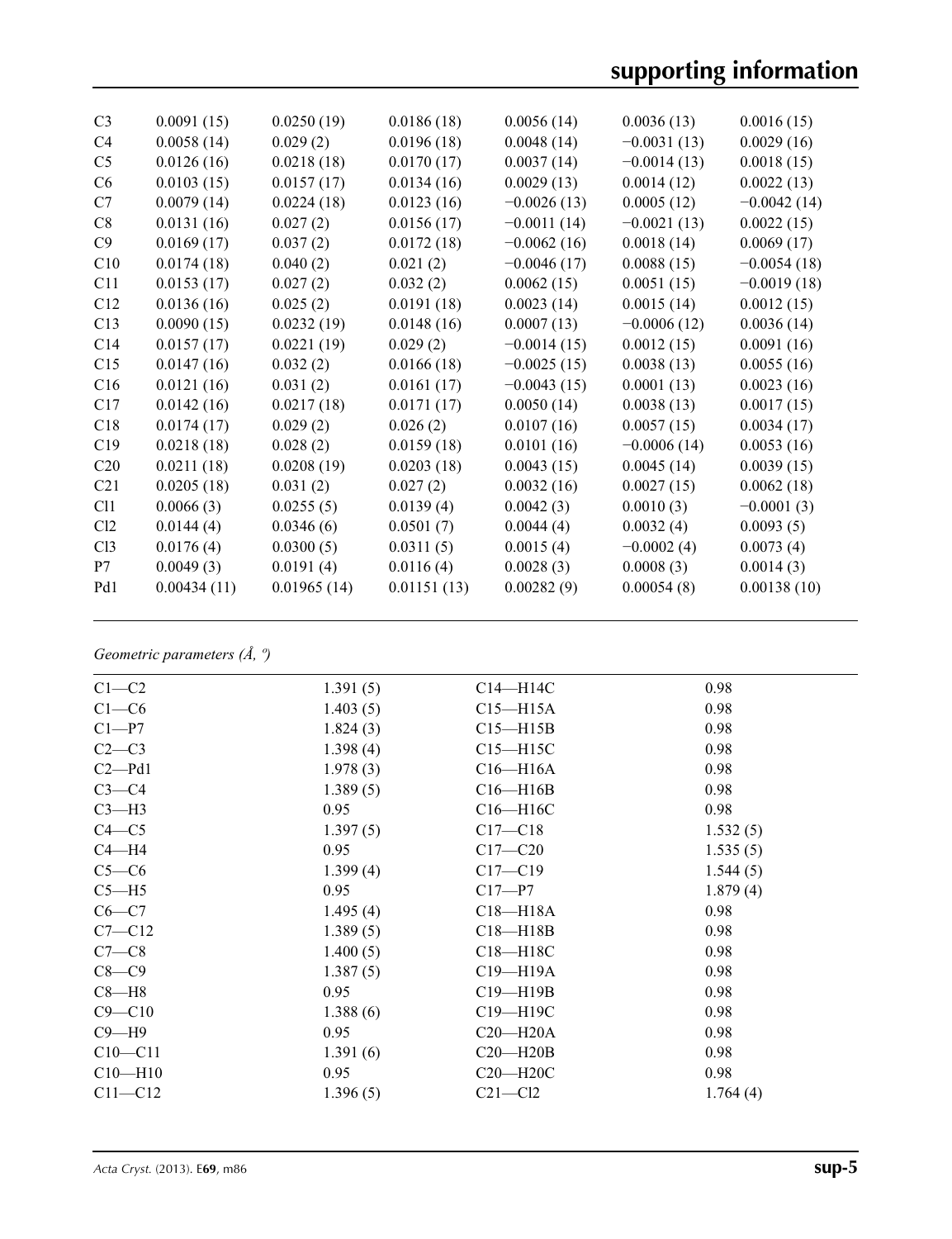| $C11-H11$         | 0.95     | $C21 - C13$               | 1.771(4)  |
|-------------------|----------|---------------------------|-----------|
| $C12 - H12$       | 0.95     | $C21 - H21A$              | 0.99      |
| $C13 - C15$       | 1.529(5) | $C21 - H21B$              | 0.99      |
| $C13 - C14$       | 1.534(5) | $Cl1$ -Pd $1^i$           | 2.4154(8) |
| $C13 - C16$       | 1.539(4) | $Cl1 - Pd1$               | 2.4444(9) |
| $C13 - P7$        | 1.860(3) | $P7 - Pd1$                | 2.2328(9) |
| $C14 - H14A$      | 0.98     | $Pd1 - Cl1i$              | 2.4154(8) |
| $C14 - H14B$      | 0.98     |                           |           |
|                   |          |                           |           |
| $C2-C1-C6$        | 122.1(3) | H15A-C15-H15C             | 109.5     |
| $C2 - C1 - P7$    | 95.0(2)  | H15B-C15-H15C             | 109.5     |
| $C6 - C1 - P7$    | 142.8(3) | $C13 - C16 - H16A$        | 109.5     |
| $C1-C2-C3$        | 120.7(3) | $C13-C16-H16B$            | 109.5     |
| $C1-C2-Pd1$       | 109.9(2) | H16A-C16-H16B             | 109.5     |
| $C3-C2-Pd1$       | 129.1(3) | $C13 - C16 - H16C$        | 109.5     |
| $C4-C3-C2$        | 117.9(3) | H16A-C16-H16C             | 109.5     |
| $C4-C3-H3$        | 121      | H16B-C16-H16C             | 109.5     |
| $C2-C3-H3$        | 121      | $C18 - C17 - C20$         | 110.1(3)  |
| $C3-C4-C5$        | 121.1(3) | $C18 - C17 - C19$         | 109.4(3)  |
| $C3-C4-H4$        | 119.4    | $C20-C17-C19$             | 108.6(3)  |
| $C5-C4-H4$        | 119.4    | $C18 - C17 - P7$          | 115.1(3)  |
| $C4-C5-C6$        | 121.7(3) | $C20-C17-P7$              | 106.2(2)  |
| $C4-C5-H5$        | 119.1    | $C19 - C17 - P7$          | 107.3(2)  |
| $C6-C5-H5$        | 119.1    | $C17 - C18 - H18A$        | 109.5     |
| $C5-C6-C1$        | 116.4(3) | $C17 - C18 - H18B$        | 109.5     |
| $C5-C6-C7$        | 118.7(3) | H18A-C18-H18B             | 109.5     |
| $C1-C6-C7$        | 124.8(3) | C17-C18-H18C              | 109.5     |
| $C12-C7-C8$       | 119.3(3) | H18A-C18-H18C             | 109.5     |
| $C12-C7-C6$       | 121.9(3) | H18B-C18-H18C             | 109.5     |
| $C8 - C7 - C6$    | 118.7(3) | $C17-C19-H19A$            | 109.5     |
| $C9 - C8 - C7$    | 120.5(4) | $C17 - C19 - H19B$        | 109.5     |
| $C9 - C8 - H8$    | 119.8    | H19A-C19-H19B             | 109.5     |
| $C7-C8-H8$        | 119.8    | C17-C19-H19C              | 109.5     |
| $C8 - C9 - C10$   | 119.9(4) | H19A-C19-H19C             | 109.5     |
| $C8 - C9 - H9$    | 120.1    | H19B-C19-H19C             | 109.5     |
| $C10-C9-H9$       | 120.1    | $C17 - C20 - H20A$        | 109.5     |
| $C9 - C10 - C11$  | 120.1(4) | C17-C20-H20B              | 109.5     |
| $C9 - C10 - H10$  | 120      | H20A-C20-H20B             | 109.5     |
| $C11 - C10 - H10$ | 120      | C17-C20-H20C              | 109.5     |
| $C10-C11-C12$     | 120.0(4) | H20A-C20-H20C             | 109.5     |
| $C10 - C11 - H11$ | 120      | H20B-C20-H20C             | 109.5     |
| $C12 - C11 - H11$ | 120      | $Cl2-C21-C13$             | 111.6(2)  |
| $C7 - C12 - C11$  | 120.2(4) | $Cl2-C21-H21A$            | 109.3     |
| $C7 - C12 - H12$  | 119.9    | $Cl3-C21-H21A$            | 109.3     |
| $C11 - C12 - H12$ | 119.9    | $Cl2-C21-H21B$            | 109.3     |
| $C15-C13-C14$     | 109.0(3) | $Cl3-C21-H21B$            | 109.3     |
| $C15-C13-C16$     | 110.7(3) | $H21A - C21 - H21B$       | 108       |
| $C14 - C13 - C16$ | 108.7(3) | Pd1 <sup>i</sup> -Cl1-Pd1 | 92.33(3)  |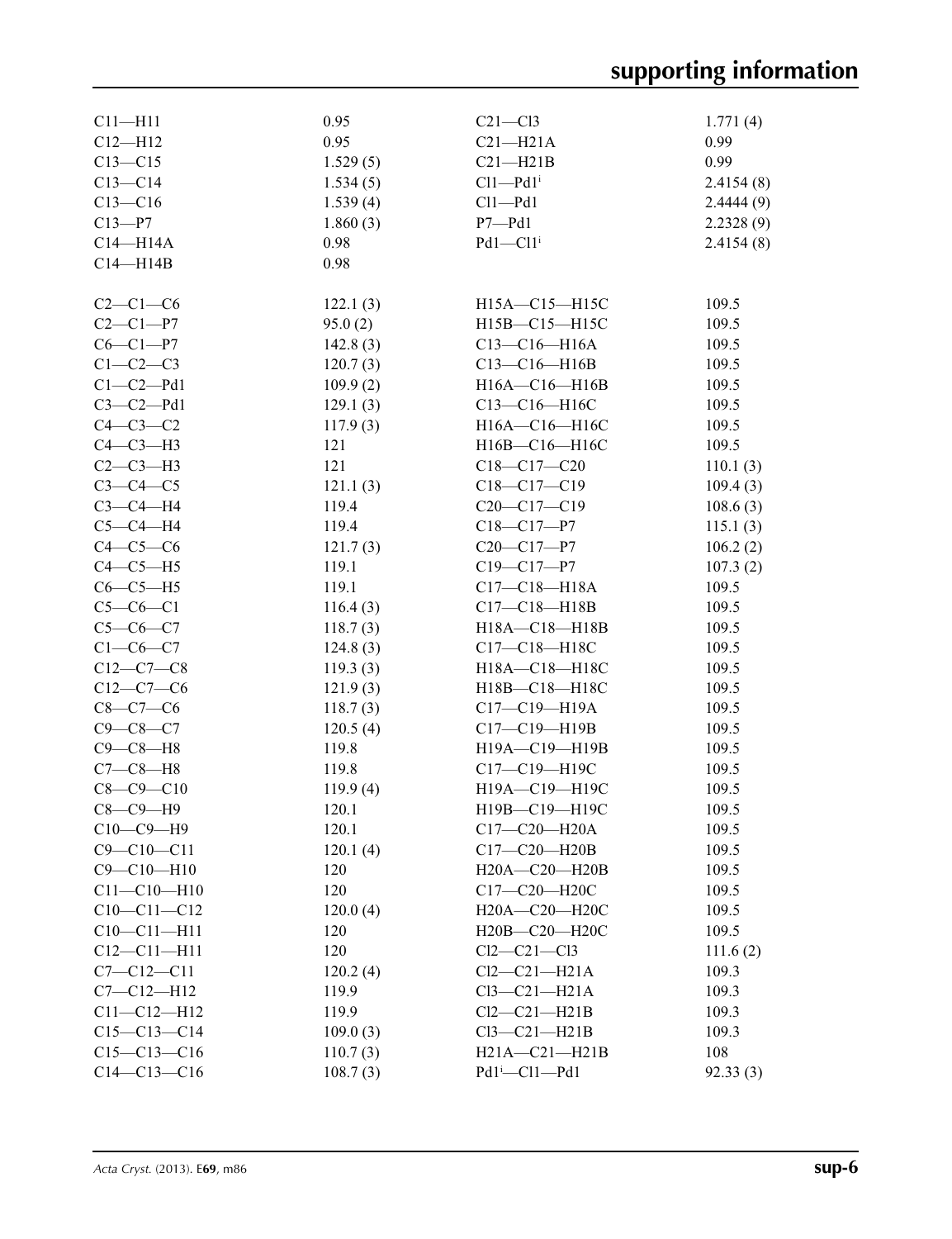| $C15 - C13 - P7$       | 114.4(2)    | $C1-P7-C13$                           | 112.74(15)    |
|------------------------|-------------|---------------------------------------|---------------|
| $C14 - C13 - P7$       | 105.4(2)    | $C1 - P7 - C17$                       | 112.13(16)    |
| $C16 - C13 - P7$       | 108.4(2)    | $C13 - P7 - C17$                      | 114.90(15)    |
| $C13 - C14 - H14A$     | 109.5       | $C1-P7-Pd1$                           | 85.84 (11)    |
| $C13-C14-H14B$         | 109.5       | $C13-P7-Pd1$                          | 115.73(12)    |
| $H14A - C14 - H14B$    | 109.5       | $C17-P7-Pd1$                          | 112.17(11)    |
| C13-C14-H14C           | 109.5       | $C2-Pd1-P7$                           | 68.84 (10)    |
| H14A-C14-H14C          | 109.5       | $C2-Pd1-C11$ <sup>i</sup>             | 97.07(10)     |
| H14B-C14-H14C          | 109.5       | $P7 - Pd1 - C11$ <sup>i</sup>         | 165.87(3)     |
| $C13-C15-H15A$         | 109.5       | $C2-Pd1-C11$                          | 174.81(10)    |
| $C13-C15-H15B$         | 109.5       | $P7 - Pd1 - C11$                      | 106.44(3)     |
| $H15A - C15 - H15B$    | 109.5       | $Cl1^i$ -Pd1- $Cl1$                   | 87.67(3)      |
| C13-C15-H15C           | 109.5       |                                       |               |
|                        |             |                                       |               |
| $C6-C1-C2-C3$          | $-2.4(5)$   | $C14-C13-P7-C1$                       | $-55.2(3)$    |
| $P7 - C1 - C2 - C3$    | 179.9(3)    | $C16-C13-P7-C1$                       | $-171.4(2)$   |
| $C6-C1-C2-Pd1$         | 172.0(3)    | $C15-C13-P7-C17$                      | $-65.6(3)$    |
| $P7 - C1 - C2 - Pd1$   | $-5.8(2)$   | $C14 - C13 - P7 - C17$                | 174.7(2)      |
| $C1 - C2 - C3 - C4$    | 0.5(5)      | $C16-C13-P7-C17$                      | 58.4(3)       |
| $Pd1-C2-C3-C4$         | $-172.6(3)$ | $C15-C13-P7-Pd1$                      | 161.1(2)      |
| $C2-C3-C4-C5$          | 1.2(6)      | $C14 - C13 - P7 - Pd1$                | 41.4(3)       |
| $C3 - C4 - C5 - C6$    | $-1.2(6)$   | $C16-C13-P7-Pd1$                      | $-74.9(2)$    |
| $C4 - C5 - C6 - C1$    | $-0.6(5)$   | $C18-C17-P7-C1$                       | $-93.1(3)$    |
| $C4 - C5 - C6 - C7$    | 176.1(3)    | $C20-C17-P7-C1$                       | 28.9(3)       |
| $C2 - C1 - C6 - C5$    | 2.4(5)      | $C19 - C17 - P7 - C1$                 | 144.9(2)      |
| $P7 - C1 - C6 - C5$    | 178.7(3)    | $C18-C17-P7-C13$                      | 37.4(3)       |
| $C2 - C1 - C6 - C7$    | $-174.1(3)$ | $C20-C17-P7-C13$                      | 159.4(2)      |
| $P7 - C1 - C6 - C7$    | 2.2(7)      | $C19-C17-P7-C13$                      | $-84.6(3)$    |
| $C5-C6-C7-C12$         | 114.5(4)    | C18-C17-P7-Pd1                        | 172.3(2)      |
| $C1-C6-C7-C12$         | $-69.1(5)$  | $C20-C17-P7-Pd1$                      | $-65.7(2)$    |
| $C5-C6-C7-C8$          | $-63.4(4)$  | $C19-C17-P7-Pd1$                      | 50.3(3)       |
| $C1 - C6 - C7 - C8$    | 113.0(4)    | $C1 - C2 - Pd1 - P7$                  | 5.1(2)        |
| $C12-C7-C8-C9$         | 1.8(5)      | $C3 - C2 - Pd1 - P7$                  | 178.8(4)      |
| $C6 - C7 - C8 - C9$    |             | $C1-C2-Pd1-C11$ <sup>i</sup>          | $-176.0(2)$   |
| $C7-C8-C9-C10$         | 179.8(3)    | $C3-C2-Pd1-C11$ <sup>i</sup>          | $-2.3(3)$     |
|                        | 0.3(5)      |                                       |               |
| $C8-C9-C10-C11$        | $-2.2(6)$   | $C1-P7-Pd1-C2$                        | $-3.63(15)$   |
| $C9 - C10 - C11 - C12$ | 1.9(6)      | $C13-P7-Pd1-C2$                       | $-116.91(16)$ |
| $C8-C7-C12-C11$        | $-2.0(5)$   | $C17-P7-Pd1-C2$                       | 108.59(16)    |
| $C6-C7-C12-C11$        | $-180.0(3)$ | $Cl-P7-Pd1-Cl1i$                      | $-8.08(19)$   |
| $C10-C11-C12-C7$       | 0.2(5)      | $C13-P7-Pd1-C11$ <sup>i</sup>         | $-121.36(17)$ |
| $C2 - C1 - P7 - C13$   | 121.0(2)    | $C17-P7-Pd1-C11$ <sup>i</sup>         | 104.15(17)    |
| $C6-C1-P7-C13$         | $-55.8(5)$  | $Cl-P7-Pd1-Cl1$                       | 174.08(11)    |
| $C2-C1-P7-C17$         | $-107.4(2)$ | $C13-P7-Pd1-C11$                      | 60.80(12)     |
| $C6-C1-P7-C17$         | 75.7(5)     | $C17-P7-Pd1-C11$                      | $-73.70(12)$  |
| $C2-C1-P7-Pd1$         | 4.8(2)      | $Pd1$ <sup>i</sup> -Cl1- $Pd1$ - $P7$ | 179.47(3)     |